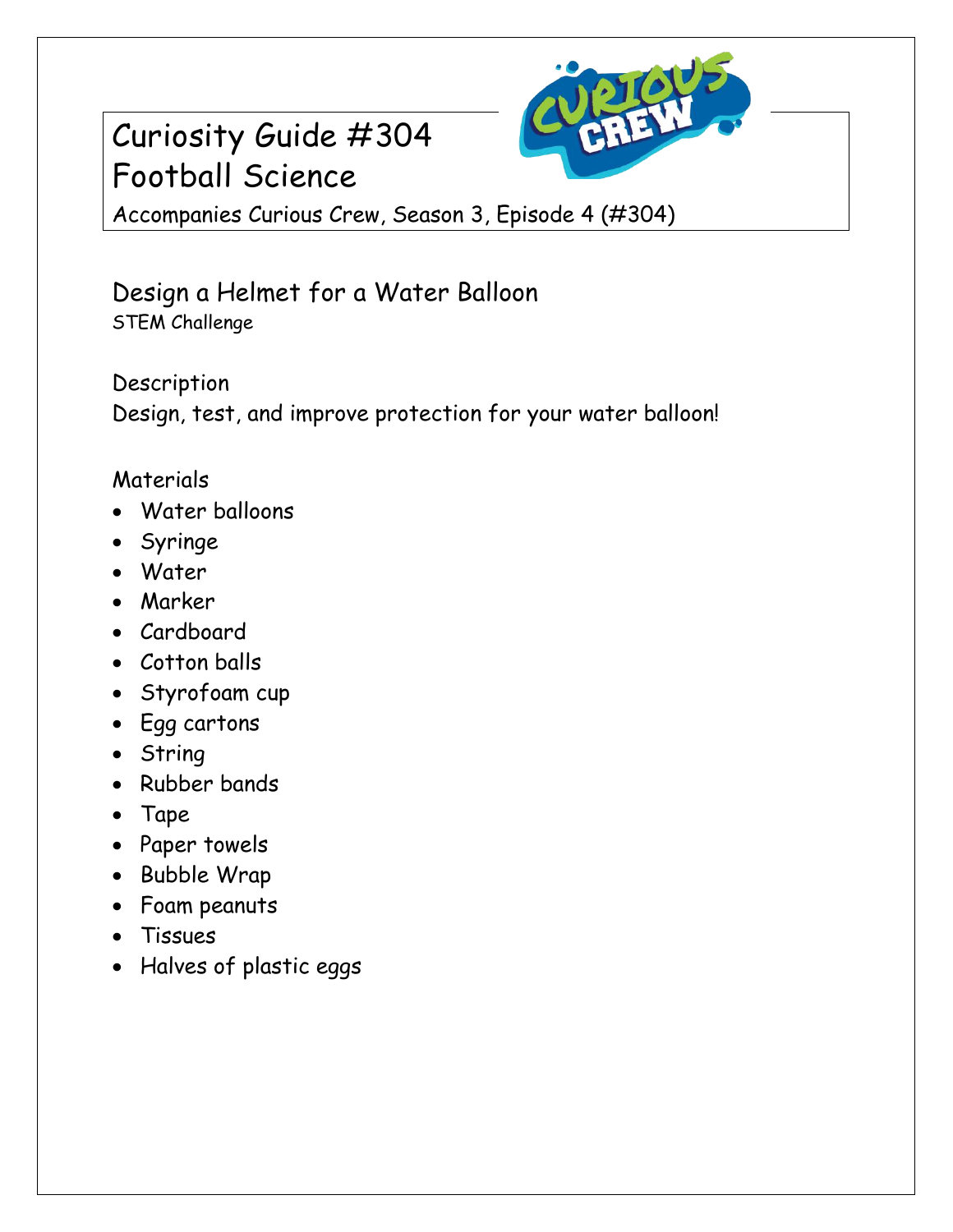Procedure 1: Designing and making the prototype

- 1) Using a syringe, fill up several water balloons with 40 ml of water.
- 2) Tie the balloons closed.
- 3) Draw a face on each water balloon with a marker.
- 4) Design and make a helmet and chin strap that will protect the water balloon when dropped or crushed. The face must be visible.

Procedure 2: Testing and adjusting the design

- 1) Take your water balloon and helmet outdoors.
- 2) Strap on the helmet and drop it from different heights.
- 3) Did your design work? Could you prevent the water balloon from breaking?
- 4) Try redesigning the helmet prototype to improve its efficiency.

My Results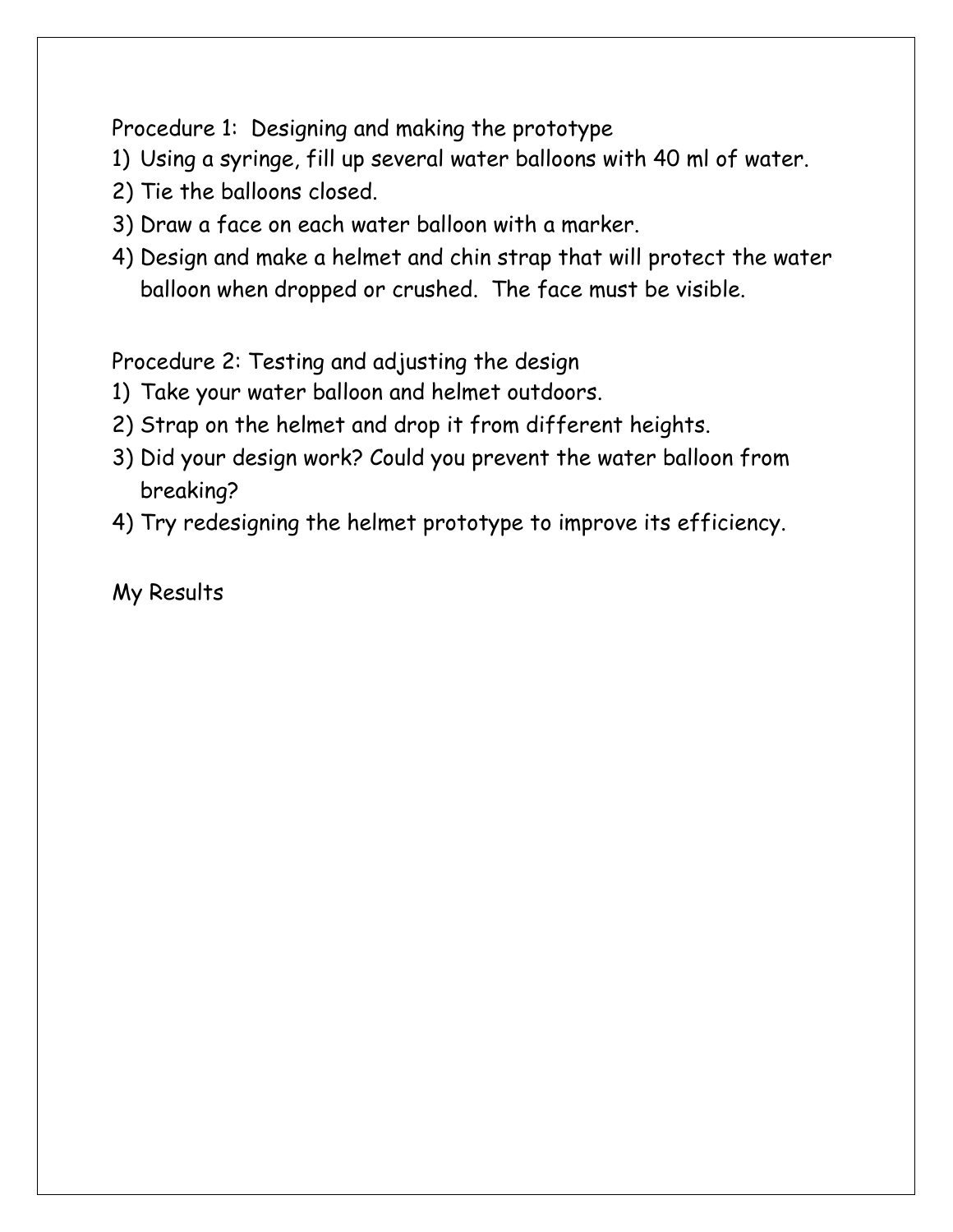#### Explanation

Can you imagine a football game without helmets? The first players wore no protection at all. The first helmets were made of leather in 1893 and were worn by Navy players in the Army-Navy game. Leather head harnesses were created in 1896. Helmets didn't really catch on until 1939, when players were required to wear them.

Plastic helmets were used after World War II, but these were brittle. Players could go through as many as nine helmets in a season! In time, engineers used better plastics, added facemasks, chin straps, and internal padding to try to protect the players during the game.

Football helmets are intended to protect the players by preventing concussions, teeth being knocked out, and cuts to the face. Today's helmets have a hard, outer shell that deflect some of the force during a collision. The soft padding helps to absorb that force. Sometimes the force is absorbed with small air bags or elastic materials. To protect the face, the helmet is fastened with a facemask. Finally, a good chinstrap will keep the helmet secure.

The player's position determines the style of the facemask. Some players, like the quarterback, need to see well but still need to protect their jaws, while linemen need their entire faces covered. Does your water balloon helmet have similar features?

**More to think about:** Like many sports, players must be careful about getting hurt during a football game. One potential injury is from a concussion. This happens when a player hits his head and the brain continues to move forward, striking the bones of the skull. Such an injury can hurt the brain, and requires the player to come out of the game.